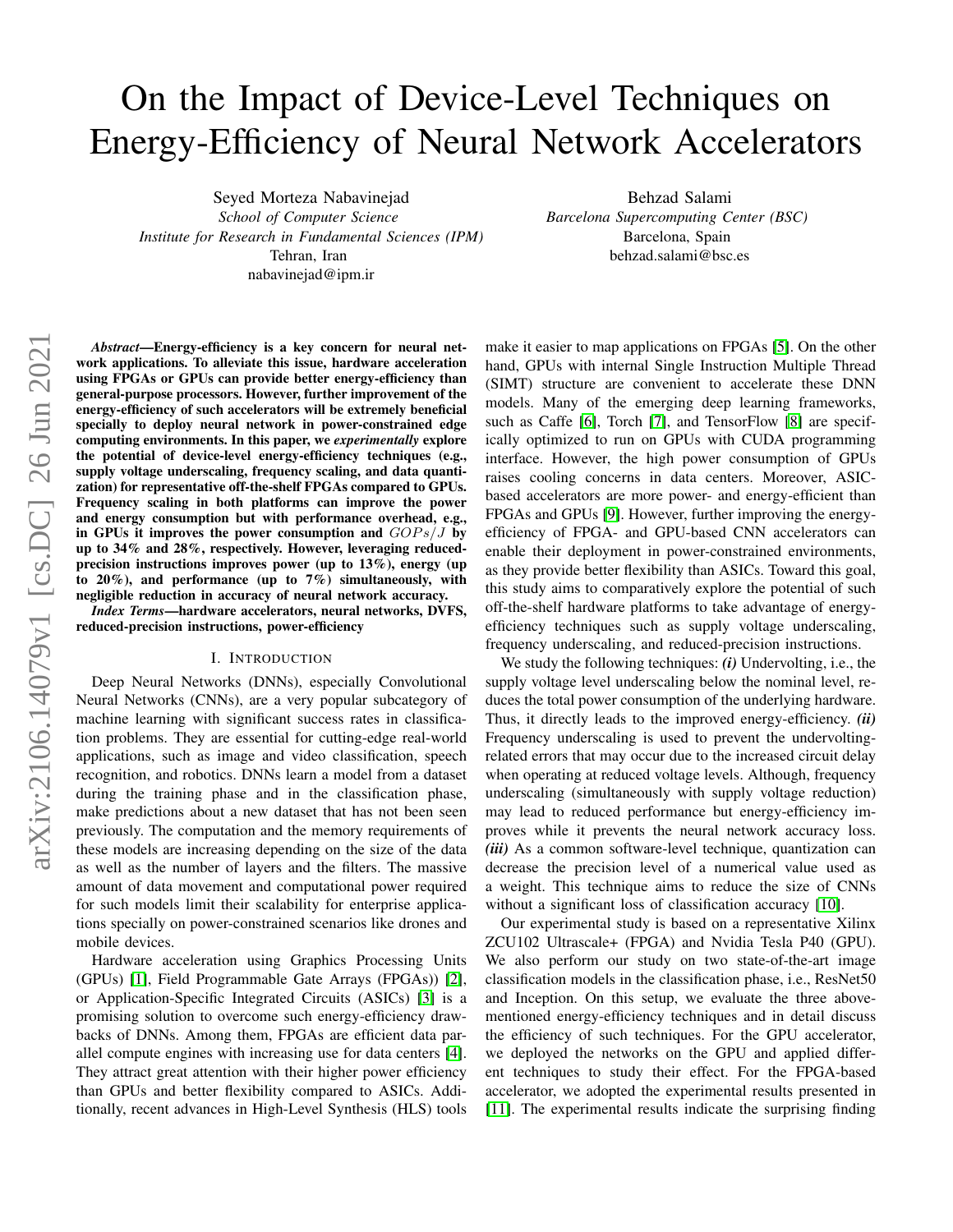that unlike FPGA-based accelerator, in GPU-based accelerator the highest power-efficiency and energy-efficiency cannot be simply achieved by highest and lowest frequency, but with careful exploration of all the frequency level options. The right combination of frequency level and precision of the models can lead to up to 35% power-efficiency and 28% energyefficiency improvement. The temperature of the GPU accelerator can also be reduced by around 20% using the lowest frequency level, to meet certain limitations in temperaturecritical situations in embedded systems.

To our knowledge, this is the first paper to simultaneously evaluate several energy-efficiency hardware- and softwarelevel techniques on FPGA- and GPU-based neural networks. We make the following major contributions in this paper:

- We explore the effect of quantization and employment of reduced-precision instructions on the performance of DNNs as a function of computational complexity of the DNNs. We observe that more complex DNNs benefit from the reduced-precision instructions more than less complex ones in terms of runtime, power, and energy consumption.
- Conducting extensive set of experiments, we study the impact of DVFS on runtime, power, energy, and temperature of the networks. We show that the difference between runtime under lowest and highest GPU frequency is significant. So when the DVFS is reduced, it is possible to employ reduced-precision instructions to improve the runtime and mitigate the negative impact of low frequency.
- We evaluate the potential of energy-efficiency techniques on FPGA and GPU architectures while running a neural network applications.
- Comparing FPGA and GPU regarding frequency scaling, we find that in FPGA the best results for various metrics can be obtained at highest or lowest level of frequency. However, in GPU, more careful exploration of available frequency levels is needed since the best results for some metrics is achievable at frequency levels other than highest and lowest one.

The rest of the paper is organized as follows: In Section [II,](#page-1-0) we present and discuss the methodology and experimental results for our GPU-based CNN accelerator. In Section [III,](#page-3-0) we compare and discuss the energy-efficiency results between FPGA- and GPU-based accelerators. In Section [IV,](#page-4-0) we review the related works and conclude the paper in Section [V.](#page-5-11)

## II. GPU-BASED DNN

## <span id="page-1-0"></span>*A. Background*

Various Machine Learning (ML) frameworks are presented such as Caffe [\[6\]](#page-5-5), Torch [\[7\]](#page-5-6), and TensorFlow [\[8\]](#page-5-7). TensorFlow employs dataflow graphs to represent computation pattern of ML approaches including DNNs. It maps the dataflow graph nodes on available computing cores of a single machine or a cluster of machines. Hence, it can support large-scale and heterogeneous clusters or hardware with hundreds of computing cores such as GPUs. It can also work with other hardware platforms including multi-core CPUs and ASICs. While TensorFlow focuses on deep neural networks, it can support a variety of other ML applications as well [\[8\]](#page-5-7).

TensorRT platform is developed and extended on top of CUDA to optimize the inference phase DNNs and consists of an inference optimizer and a runtime library. A trained DNN in the form of a frozen graph with its parameters is the input of TensorRT. TensorRT generates an optimized inference engine based on the frozen graph of DNN. TensorRT leverages a set of methods and techniques such as graph optimization and layer fusion for optimizing the inference engine of DNN. It can also generate reduced-precision versions of the inference engine that are able to employ the reduced-precision instructions of GPU families that provide architectural support for such instructions. Deep learning inference applications such as image classification and video streaming can leverage various reduced-precision versions of DNNs such as FP32, FP16, and INT8 that are offered by TensorRT to improve the inference latency, power, and energy, provided that the GPU supports those precision [\[12\]](#page-5-12).

## *B. Methodology*

The steps that we follow to conduct the experiments are presented in Fig. [1.](#page-2-0) We use the frozen graph model of DNNs that is generated for inference. The frozen graph is generated from the pre-trained model that is trained with ImageNet dataset [\[13\]](#page-5-13). To have FP32 and INT8 precision models of the network  $\frac{1}{1}$  $\frac{1}{1}$  $\frac{1}{1}$ , we first generate their counterpart frozen graph with TensorRT and then deploy them on the GPU. After that, the frozen graph starts execution on GPU to classify the images and tag them with the predefined labels. The predefined set of labels includes 1000 label classes from ImageNet dataset. During the execution, the desirable metrics such as power consumption are monitored and collected using the GPU Monitoring Interface (NVIDIA System Management Interface- nvidia-smi [\[14\]](#page-5-14)). Upon completion of inference, the labels generated for each image are compared to original labels provided by dataset to calculate the accuracy of the results. The performance reported for the networks throughout the paper is based on the inference of all the images. The GPU Dynamic Voltage and Frequency Scaling (DVFS) controller is also used to control the frequency of GPU.

*1) Quantization Technique:* In our work, we use TensorRT to quantize the weights from FP32 to INT8. TensorRT is developed to optimize the inference phase of deep learning applications. TensorRT optimizes neural network models that are trained in major frameworks such as TensorFlow by calibrating the weights for lower precision with negligible accuracy loss. Symmetric linear quantization is used to scale FP32 to INT8. A saturation threshold for scale factor is considered and any value above (below) that threshold is mapped to  $+127$  ( $-127$ )

<span id="page-1-1"></span><sup>&</sup>lt;sup>1</sup>In our experiments, we also considered 16-bit Floating-Point (FP16) precision. However, we saw that there is almost no difference between FP32 and FP16 regarding inference time. The reason is that our GPU does not support half precision arithmetic in its architecture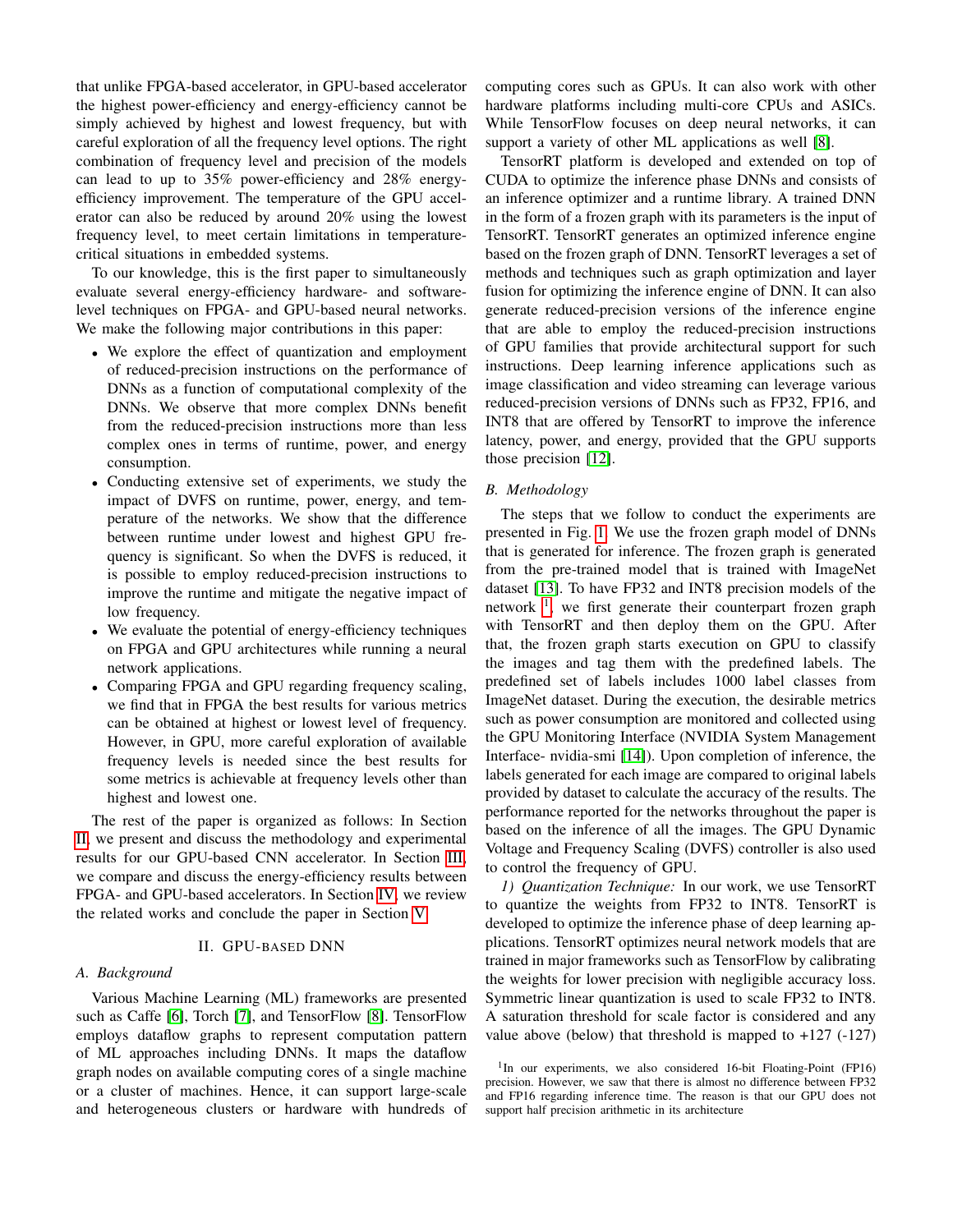

<span id="page-2-0"></span>Fig. 1. Flow of experimental results. First, TensorRT is employed to generate the FP32/INT8 version of the DNNs. Then, they are deployed on GPU for execution. During the execution, the various metrics such as power consumption are monitored using nvidia-smi tool. We use the same tool to apply DVFS on GPU and conduct the related experiments. Finally the labels generated for images by network are compared against the original ones provided by the dataset to evaluate the accuracy of results.

(max range of INT8), and the rest of values are mapped to a value between -127 and +127. To find the best threshold, FP32 inference is run on a calibration dataset. After that, various quantized distributions with different saturation thresholds are generated. The threshold that minimizes the information lost is selected using Kullback-Leibler divergence. Next, FP32 weights are quantized to INT8 using the selected threshold. Finally, calibration table and INT8 frozen graph are generated for inference. For the Inception network, the accuracy for FP32 model is 88.49% and for INT8 model is 88.24%. For the ResNet50 network, the accuracy for FP32 and INT8 models is 87.99% and 87.4%, respectively. These results are for the GPU implementation of the networks.

### <span id="page-2-1"></span>*C. Evaluation Platform*

We run our experiments on a dual-socket Xeon server. It has two E5-2680 v4 Xeon chips where each of the chips has 28 cores running at 2.4 GHz. The server has 128 GB of DDR4 memory. Ubuntu 16.04 with kernel 4.4 is installed on the server with the python 2.7, CUDA 10.0, TensorFlow 1.15, and TensorRT 4.0. The server is equipped with a PCI Express Gen3 Nvidia Tesla P40 GPU Accelerator. The Tesla P40 leverages Nvidia Pascal architecture and has 3840 CUDA cores. The total memory capacity of GPU is 24 GB GDDR5 memory and its maximum power limit is 250W. The GPU accelerator supports both FP32 and INT8 instructions, optimized for deep learning inference [\[15\]](#page-5-15). The GPU has 79 DVFS levels, starting from 544 MHz to 1531 MHz. Levels are very close to each

other and moving from one level to another has negligible effect on GPU performance and power consumption. So, we chose 10 levels that have more distance from each other, and consequently, their effect is more significant: 544 MHz, 632 MHz, 734 MHz, 835 MHz, 949 MHz, 1063 MHz, 1189 MHz, 1303 MHz, 1430 MHz, and 1531 MHz. GPU vendor only allows controlling the frequency, but not the voltage. It adjusts the voltage according to selected frequency via the GPU driver, automatically.

### *D. Experimental Results*

In this section, we present the experimental results to study the impact of DVFS on performance, accuracy, and power consumption of networks under various precision. For each network, we consider FP32 and INT8 precision, apply various GPU DVFS levels, and measure the performance, accuracy, and power consumption. As mentioned in previous section, we choose 10 DVFS levels of GPU. The performance results are depicted in Fig. [2.](#page-3-1) The performance of networks for processing 50000 images is measured under different DVFS settings for each precision, and normalized to the lowest performance of that precision (performance of the lowest DVFS level, i.e., 544 Mhz in that specific precision). The black dots indicate the performance for each DVFS level and the horizontal lines of each box show the 25th, 50th, and 75th percentile of dots. For both networks, we see notable performance fluctuation as we change the frequency of GPU. However, the performance variation is more significant in FP32 precision than INT8. We see that INT8-precision can improve the performance that is affected by DVFS. In both networks, the INT8-precision can mitigate the impact of DVFS remarkably.

Moreover, we see that the performance of ResNet50 is more sensitive to frequency scaling than Inception in both precision. We can conclude that the effect of DVFS on performance of DNNs has a direct relationship with their architecture. Since DVFS mainly affects the computation time rather than data transfer time, larger and more complex networks are more affected by frequency scaling of GPU. The computation time relative to the overall execution time is higher for larger networks in comparison to small ones, and hence, they are more prone to performance degradation due to DVFS. We conclude that employing reduced-precision instructions can help networks to resist against frequency scaling and reduce its negative impact. It is very useful for systems that have specific Service Level Agreements (SLA) and should reach a certain level of Quality of Service (QoS) in the form of a predefined tail latency or other similar metrics.

Obviously, the power consumption of GPU is also affected by DVFS. The results for power consumption are depicted in Fig. [3.](#page-3-2) As expected, the power consumption decreases with the frequency underscaling. We also observe that the INT8 precision instructions lead to lower power consumption than FP32. Hence, we can conclude that combining low frequency and reduced precision can yield more power reduction than traditional frequency scaling approach. Finally, Fig. [4](#page-4-1) shows the effect of frequency scaling, hence the power consump-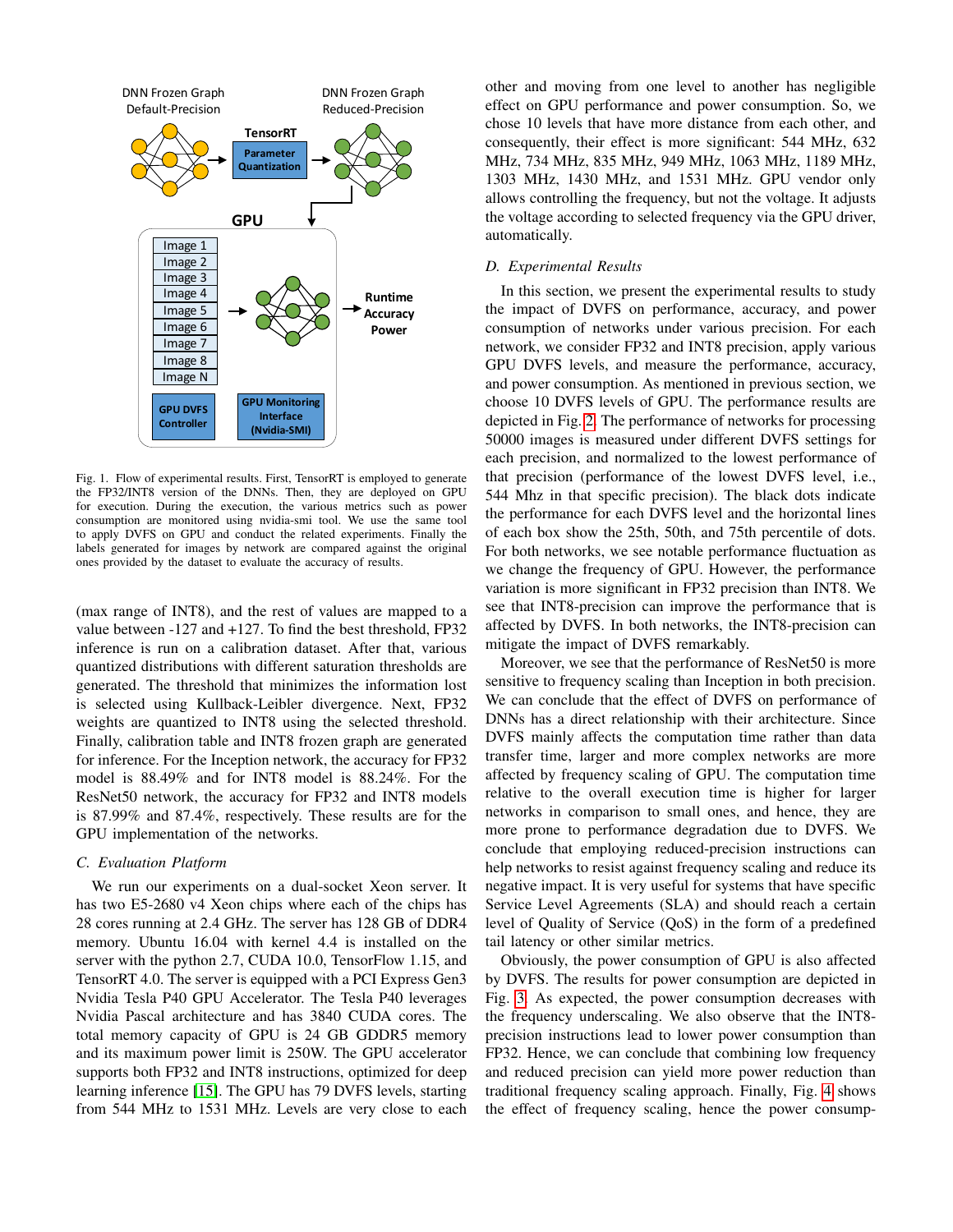

<span id="page-3-1"></span>Fig. 2. Execution time variation of networks under different frequencies for both precision.



<span id="page-3-2"></span>Fig. 3. Power consumption of GPU for processing the images in each DNN when applying different frequency.

tion, on GPU temperature for both precision. We see that INT8 precision leads to decreased GPU temperature. The temperature has almost the same pattern with power and reduced-precision can help to further decrease it, in addition to frequency underscaling.

Similar to results presented for FPGA in Table 2 of [\[11\]](#page-5-10), here we report Giga Operations per second  $(GOPs)$ , powerefficiency  $(GOPs/W)$ , and energy-efficiency  $(GOPs/J)$  for both Inception and ResNet50 in Table [I](#page-3-3) and [II,](#page-3-4) respectively. All results are normalized to the highest frequency (1531 Mhz). While the best value of  $GOPs$  is obtained with the highest frequency setting, the best value of power consumption is achieved with the lowest frequency setting. However, for  $GOPs/W$  and  $GOPs/J$ , a frequency setting different than the highest and lowest ones has better results based on the network and the precision.

## <span id="page-3-0"></span>III. FPGA- VS. GPU-BASED CNN ACCELERATORS

In this section, we comparatively evaluate the impact of the energy-efficiency techniques for FPGA- and GPU-based CNN workloads, as described in section [II.](#page-1-0) Note that for this comparison, we use the results presented in [\[11\]](#page-5-10) for FPGA-based DNNs, as we find it a fair comparison case. This is because, [\[11\]](#page-5-10) is based on modern representative FPGA platforms of Xilinx ZCU102, uses the similar DNN models with this paper, and evaluates the energy-efficiency techniques, which are considered in this paper as well.

<span id="page-3-3"></span>TABLE I EVALUATION OF VOLTAGE FREQUENCY SCALING OF GPU FOR INCEPTION FOR BOTH PRECISION. BEST RESULTS FOR EACH METRIC IS MARKED IN BLUE.

|                    | <b>GOPs</b> |       | Power (W) |                  | GOPs / W |             | GOPs / J |             |
|--------------------|-------------|-------|-----------|------------------|----------|-------------|----------|-------------|
| Frequency<br>(Mhz) | FP32        | INT8  | FP32      | INT <sub>8</sub> | FP32     | <b>INT8</b> | FP32     | <b>INT8</b> |
| 1531               |             |       |           |                  |          |             |          |             |
| 1430               | 0.992       | 0.997 | 0.941     | 0.937            | 1.054    | 1.065       | 1.045    | 1.062       |
| 1303               | 0.99        | 0.996 | 0.857     | 0.878            | 1.154    | 1.135       | 1.143    | 1.13        |
| 1189               | 0.984       |       | 0.826     | 0.838            | 1.191    | 1.193       | 1.172    | 1.193       |
| 1063               | 0.977       | 0.988 | 0.772     | 0.794            | 1.265    | 1.244       | 1.236    | 1.23        |
| 949                | 0.972       | 0.986 | 0.762     | 0.778            | 1.277    | 1.267       | 1.241    | 1.249       |
| 835                | 0.96        | 0.979 | 0.742     | 0.769            | 1.294    | 1.272       | 1.243    | 1.245       |
| 734                | 0.942       | 0.97  | 0.734     | 0.757            | 1.284    | 1.282       | 1.209    | 1.244       |
| 632                | 0.93        | 0.96  | 0.728     | 0.752            | 1.2.77   | 1.277       | 1.188    | 1.225       |
| 544                | 0.914       | 0.954 | 0.722     | 0.748            | 1.266    | 1.276       | 1.158    | 1.217       |

<span id="page-3-4"></span>TABLE II EVALUATION OF VOLTAGE FREQUENCY SCALING OF GPU FOR RESNET50 FOR BOTH PRECISION. BEST RESULTS FOR EACH METRIC IS MARKED IN BLUE.

|                    | <b>GOPs</b> |       | Power (W) |             | GOPs / W |             | GOPs / J |                  |
|--------------------|-------------|-------|-----------|-------------|----------|-------------|----------|------------------|
| Frequency<br>(Mhz) | FP32        | INT8  | FP32      | <b>INT8</b> | FP32     | <b>INT8</b> | FP32     | INT <sub>8</sub> |
| 1531               |             |       |           |             |          |             |          |                  |
| 1430               | 0.99        | 0.997 | 0.915     | 0.921       | 1.081    | 1.082       | 1.07     | 1.078            |
| 1303               | 0.981       | 0.99  | 0.796     | 0.852       | 1.232    | 1.161       | 1.209    | 1.149            |
| 1189               | 0.978       | 0.985 | 0.769     | 0.817       | 1.272    | 1.205       | 1.245    | 1.188            |
| 1063               | 0.964       | 0.979 | 0.734     | 0.778       | 1.314    | 1.259       | 1.266    | 1.233            |
| 949                | 0.946       | 0.97  | 0.697     | 0.756       | 1.358    | 1.284       | 1.285    | 1.246            |
| 835                | 0.926       | 0.952 | 0.694     | 0.742       | 1.333    | 1.284       | 1.234    | 1.223            |
| 734                | 0.903       | 0.944 | 0.68      | 0.727       | 1.328    | 1.297       | 1.199    | 1.224            |
| 632                | 0.875       | 0.922 | 0.665     | 0.73        | 1.318    | 1.263       | 1.154    | 1.165            |
| 544                | 0.851       | 0.911 | 0.664     | 0.727       | 1.279    | 1.253       | 1.088    | 1.141            |

## *A. Performance Analysis Through Voltage and Frequency Underscaling*

Based on the results presented in Table 2 of [\[11\]](#page-5-10), Table [I,](#page-3-3) and Table [II,](#page-3-4) we compare the impact of voltage and frequency scaling on the performance (i.e.,  $GOPs$ ) of FPGA and GPU running CNN workloads. More specifically, we observe that:

- in the FPGA case, the highest frequency is nearly 50% more than the lowest frequency. However, in the GPU case, the highest frequency is almost three times of lowest one. The reason is that in the FPGA implementation of this technique, the minimum supply voltage that we could practically underscale is limited to  $V_{crash}$ , which FPGA stops operating below it.
- for the FPGA case, the  $GOPs$  varies by 30% from highest to lowest frequency. But for the GPU case, the  $GOPs$  variation is less significant. The highest variation happens for ResNet50 in FP32 precision, where the  $GOPs$  gap is around 15%, and the lowest gap is 5% for Inception in INT8 precision. For both networks, we see that  $GOPs$  variation in INT8 is less than FP32, which means that we can expect less performance variation in the presence of reduced-precision instructions.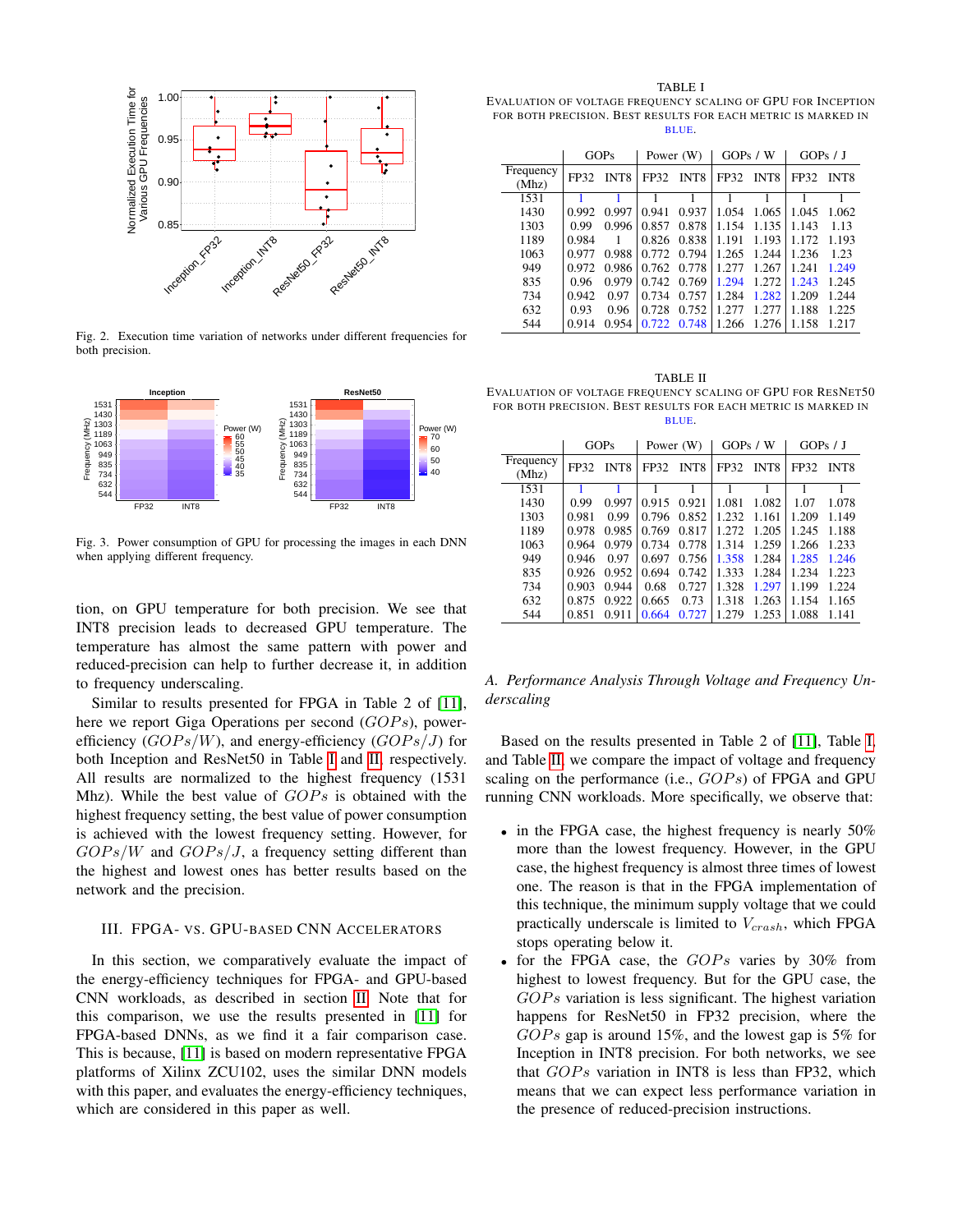

<span id="page-4-1"></span>Fig. 4. Trend of GPU temperature under various frequencies.

## *B. Power Consumption Analysis Through Voltage and Frequency Underscaling*

For power consumption, again we see a wider gap in the FPGA (i.e., almost 46%) than the GPU case (i.e., 34% highest in ResNet50). Relatively narrower gap in INT8 than FP32 can be seen in GPU results as well. The power gap difference observed between FPGA and GPU can justify the difference between  $GOPs$  gap discussed earlier. The wider gap in power consumption can translate to wider computing power gap, which leads to wider  $GOPs$  gap. Since the power gap between the lowest and the highest frequency is wider in FPGA than GPU, we see a wider gap between  $GOPs$  of the lowest and the highest frequency in FPGA as well.

## *C. Power- and Energy-efficiency Analysis Through Voltage and Frequency Underscaling*

The first paragraph of this section would talk about the figure and the second would explain it.

Fig. [5](#page-5-16) shows the different behavior of GPU and FPGA regarding  $GOPs/W$  and  $GOPs/J$ . In this figure, we have only depicted the INT8 results for GPU. Since the frequency levels in FPGA (7) is less than GPU (10), only seven points for FPGA are depicted. Finally, since the value of frequency levels in FPGA and GPU are different (for GPU from 544 MHz to 1531 MHz, and for FPGA from 200 MHz to 333 MHz), we have used numbers from 1 to 10 to show frequency levels, instead of the exact values.

While the best results for  $GOPs$  and power is obtained by the same level of frequency in both FPGA and GPU (the highest frequency for  $GOPs$  and the lowest one for power), for  $GOPs/W$  and  $GOPs/J$  the pattern is different. In the FPGA case, the best result for  $GOPs/W$  is obtained by the lowest frequency and for  $GOPs/J$  by the highest one. These results indicate that FPGA-based NN designs with frequency scaling has the optimal energy operation point at lowest frequency while the optimal energy-delay operation point is at the highest frequency. In contrast with FPGA, for GPU the frequency that yields the best performance-power and performance-energy  $(GOPs/W, GOPs/J)$  trade-off is between the lowest and highest frequency. We see in Table [I](#page-3-3) and Table [II](#page-3-4) that the best frequency for  $GOPs/W$  and  $GOPs/J$  depends on both network and precision. These results indicate the non-linear behavior of GPU regarding frequency scaling. Simply selecting the highest or lowest frequency cannot always guarantee the best results.

## *D. Temperature Effects for FPGA- vs GPU-based CNN Accelerator*

In Fig. 10 of [\[11\]](#page-5-10), we see that the temperature has a direct impact on the accuracy of FPGA results in critical region. As the temperature increases, the accuracy increases too. However, for GPU, we do not observe any relation between temperature and accuracy. While the temperature increases as the frequency increases, the accuracy of both networks remains constant. The reason is that in the critical region of the FPGA, the voltage is so low that the effect of temperature on latency, and consequently the error rate, of circuit is significant. However for GPU, the voltage is still in guardband region even for very low frequencies, and hence, the temperature does not affect the accuracy of the networks. As mentioned in section [II-C,](#page-2-1) there is no interface for controlling the voltage of GPU. Therefore, we cannot set the voltage of GPU in critical region to further study the effect of temperature on accuracy.

## IV. RELATED WORK

<span id="page-4-0"></span>Energy-efficiency is an important concern specially for power-constrained modern applications like DNNs. Energyefficiency, specially in the hardware-level, is studied either using simulators or on the real underlying hardware. For instance, about undervolting as one of the energy-efficiency techniques evaluated in this paper, majority of the simulation-based studies target CPUs [\[16\]](#page-5-17), [\[17\]](#page-5-18), [\[18\]](#page-5-19), specifically designed for caches [\[19\]](#page-5-20), [\[20\]](#page-5-21), [\[21\]](#page-6-0) or branch predictors [\[22\]](#page-6-1). There are also studies for ASIC CNN accelerators [\[23\]](#page-6-2), [\[24\]](#page-6-3). Additionally, there are FPGA-based designs either fully in simulation [\[25\]](#page-6-4) or emulation of FPGA netlists on simulation frameworks [\[26\]](#page-6-5), [\[27\]](#page-6-6). Conducting similar analysis on the real hardware requires a moderate engineering effort regarding physical limitations, but provides relatively more accurate results. For instance, there are several undervolting approaches targeting real hardware system components, such as CPUs [\[28\]](#page-6-7), [\[29\]](#page-6-8), GPUs [\[30\]](#page-6-9), [\[31\]](#page-6-10), ASICs [\[32\]](#page-6-11), [\[33\]](#page-6-12), DRAMs [\[34\]](#page-6-13), [\[35\]](#page-6-14), and FPGAs [\[36\]](#page-6-15),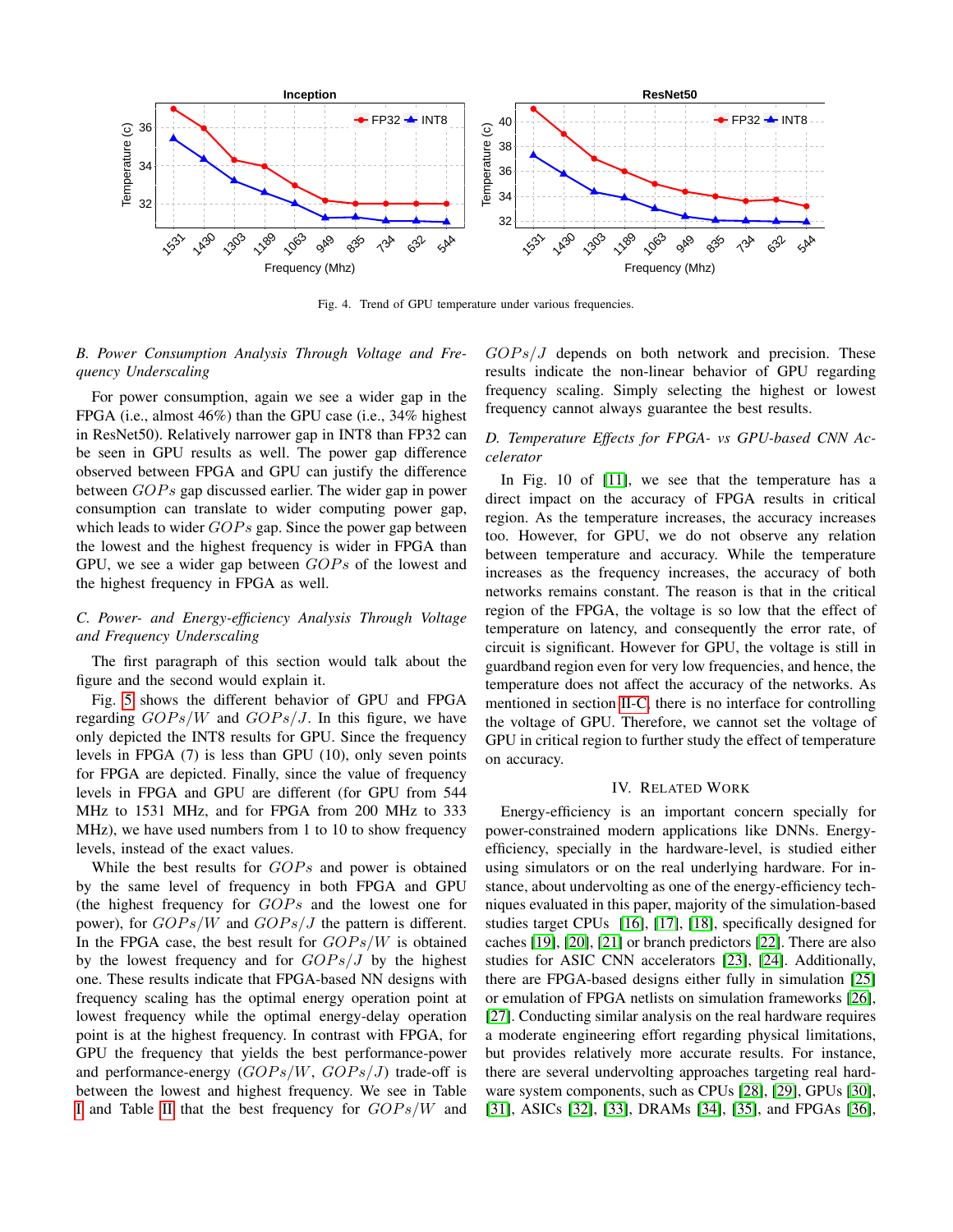

<span id="page-5-16"></span>Fig. 5. Effects of frequency underscaling in power- and energy-efficiency of FPGA- vs. GPU-based CNN accelerator

[\[11\]](#page-5-10). This paper complements the second approach on the real hardware by a more comprehensive experimental study of several state-of-the-art energy-efficiency techniques on GPUS and also, compare it with FPGAs, while running DNN applications.

DVFS is a common method to manage the power consumption of a processor via tuning the frequency of clock, and consequently, supply voltage. Controlling the power consumption and performance of GPUs using DVFS has been studied in a large body of research [\[37\]](#page-6-16), [\[38\]](#page-6-17), [\[39\]](#page-6-18). Jiao et al. [\[37\]](#page-6-16) leveraged the capability of modern GPUs for hosting concurrent kernels, along with GPU core and memory frequency scaling to improve the performance per watt. Guerreiro et al. [\[39\]](#page-6-18) proposed classification models for impact of DVFS on performance and power of GPU applications. Based on the models, they aimed to predict the impact of different DVFS levels on the applications and set the frequency of GPU accordingly. To reduce the energy consumption of matrix multiplication in GPUs, GreenMM [\[38\]](#page-6-17) proposed GPU undervolting while keeping the frequency constant. Undervolting beyond minimum operational voltage leads to increase in number of faults. To address this challenge, GreenMM proposes an algorithm called Algorithm Based Fault Tolerance (ABFT). Tang et al. [\[40\]](#page-6-19) studied the impact of GPU DVFS on performance and energy consumption of several DNNs and convolutional algorithms. They employed three GPUs with different architectures and four DNNs to conduct their experiments. Based on the results, the impact of high frequency on improving the performance and energy inefficiency of default frequency settings are explained. None of the aforementioned works studies the impact of reducedprecision instructions on performance of GPUs.

#### V. CONCLUSION

<span id="page-5-11"></span>In this paper, we evaluated the energy-efficacy of CNN workloads running on off-the-shelf FPGA and GPU accelerators, using supply voltage underscaling techniques. We also evaluated the effect of frequency scaling, as well as architectural quantization techniques on the performance, power, and energy of such accelerators. We found that combining frequency scaling and reduced-precision instructions can significantly improve the energy-efficiency of GPU, while suffering from negligible accuracy loss. Moreover, comparing the GPU and FPGA, we observed that unlike FPGA that achieves best results for various metrics at highest or lowest frequency level, GPU achieves the best results for some metrics such as GOPs/J at a frequency level between lowest and highest. Therefore, it is necessary to explore the entire frequency state space of different GPUs to find the best results for a specific metric.

#### **REFERENCES**

- <span id="page-5-0"></span>[1] X. Zhang et al., "Shufflenet: An extremely efficient convolutional neural network for mobile devices," in *CVPR*, 2018.
- <span id="page-5-1"></span>[2] H. Sharma *et al.*, "From high-level deep neural models to FPGAs," in *MICRO*, 2016.
- <span id="page-5-2"></span>[3] ——, "Bit fusion: Bit-level dynamically composable architecture for accelerating deep neural network," in *ISCA*, 2018.
- <span id="page-5-3"></span>[4] M. Feldman, "https://www.top500.org/news/good-times-for-fpgaenthusiasts/" 2019.
- <span id="page-5-4"></span>[5] A. Putnam *et al.*, "A reconfigurable fabric for accelerating large-scale datacenter services," in *ISCA*, 2014.
- <span id="page-5-5"></span>[6] Y. Jia *et al.*, "Caffe: Convolutional architecture for fast feature embedding," in *MM*. ACM, 2014, pp. 675–678.
- <span id="page-5-6"></span>[7] R. Collobert, K. Kavukcuoglu, and C. Farabet, "Torch7: A matlab-like environment for machine learning," in *BigLearn, NIPS workshop*, no. CONF, 2011.
- <span id="page-5-7"></span>[8] M. Abadi et al., "Tensorflow: a system for large-scale machine learning." in *OSDI*, vol. 16, 2016, pp. 265–283.
- <span id="page-5-8"></span>[9] E. Nurvitadhi *et al.*, "Accelerating binarized neural networks: Comparison of FPGA, CPU, GPU, and ASIC," in *FPT*, 2016.
- <span id="page-5-9"></span>[10] A. Parashar *et al.*, "SCNN: An accelerator for compressed-sparse convolutional neural networks," in *ISCA*, 2017.
- <span id="page-5-10"></span>[11] B. Salami *et al.*, "An experimental study of reduced-voltage operation in modern fpgas for neural network acceleration," *arXiv preprint arXiv:2005.03451*, 2020.
- <span id="page-5-12"></span>[12] NVIDIA. (2018, Oct.) Nvidia tensorrt. [Online]. Available: [https:](https://developer.nvidia.com/tensorrt) [//developer.nvidia.com/tensorrt](https://developer.nvidia.com/tensorrt)
- <span id="page-5-13"></span>[13] O. Russakovsky et al., "ImageNet Large Scale Visual Recognition Challenge," *IJCV*, 2015.
- <span id="page-5-14"></span>[14] N. Corporation. (2016) Nvidia system management interface program. [Online]. Available: [https://developer.download.nvidia.com/compute/](https://developer.download.nvidia.com/compute/DCGM/docs/\nvidia-smi-367.38.pdf) DCGM/docs/\[nvidia-smi-367.38.pdf](https://developer.download.nvidia.com/compute/DCGM/docs/\nvidia-smi-367.38.pdf)
- <span id="page-5-15"></span>[15] NVIDIA. (2016, Nov.) Tesla p40 gpu accelerator. [Online]. Available: <http://images.nvidia.com/content/pdf/tesla/Tesla-P40-Product-Brief.pdf>
- <span id="page-5-17"></span>[16] A. Roelke et al., "Pre-RTL Voltage and Power Optimization for Low-Cost, Thermally Challenged Multicore Chips," in *ICCD*, 2017.
- <span id="page-5-18"></span>[17] G. Yalcin *et al.*, "Exploring Energy Reduction in Future Technology Nodes via Voltage Scaling with Application to 10nm," in *PDP*, 2016.
- <span id="page-5-19"></span>[18] K. Swaminathan *et al.*, "Bravo: Balanced reliability-aware voltage optimization," in *HPCA*, 2017.
- <span id="page-5-20"></span>[19] A. Alameldeen *et al.*, "Adaptive cache design to enable reliable lowvoltage operation," *TC*, 2010.
- <span id="page-5-21"></span>[20] C. Wilkerson *et al.*, "Trading off cache capacity for reliability to enable low voltage operation," *ISCA*, 2008.